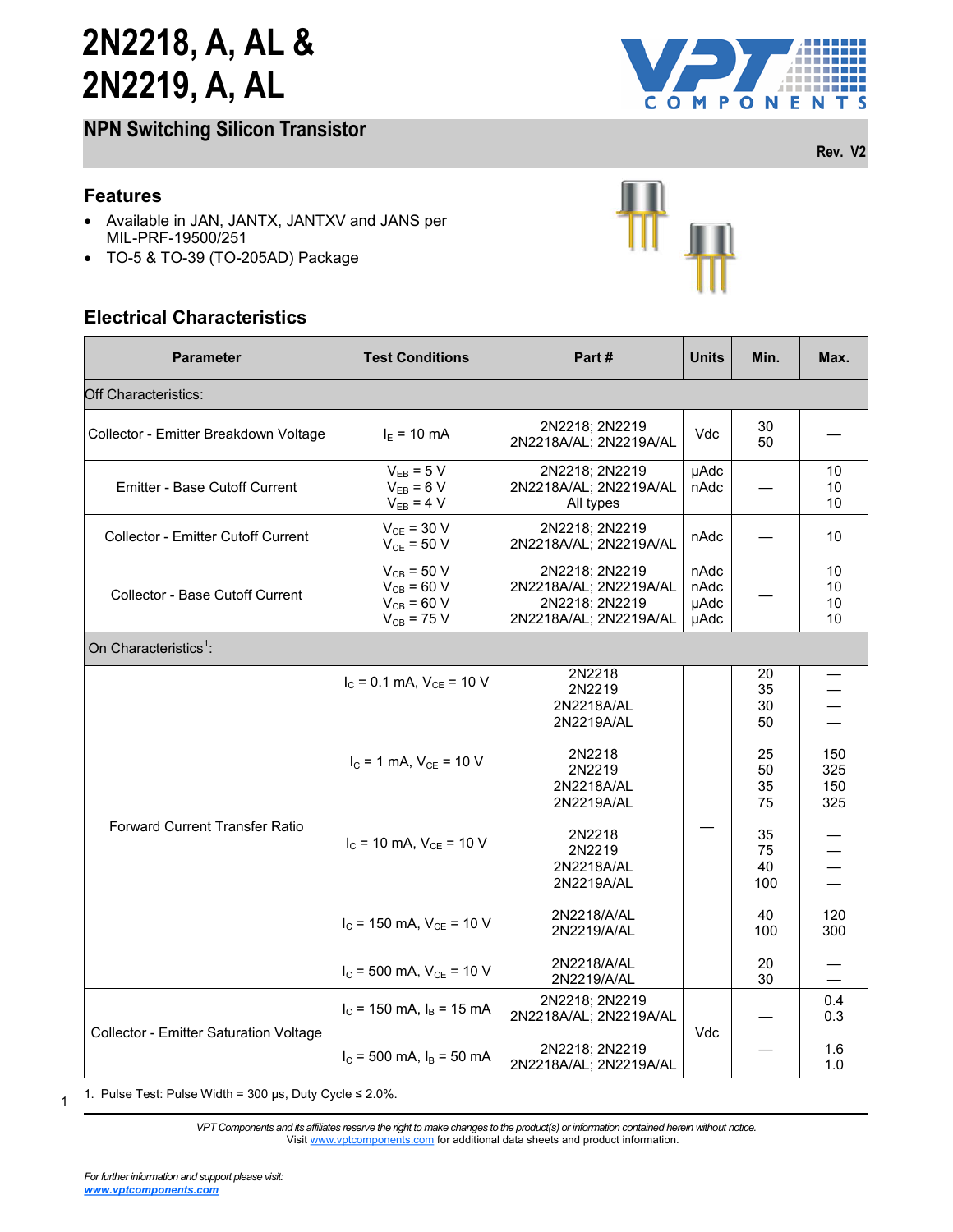|  | <b>NPN Switching Silicon Transistor</b> |
|--|-----------------------------------------|
|  |                                         |



**Rev. V2**

### **Electrical Specifications @ T<sup>A</sup> = 25°C**

| <b>Parameter</b>                                                                     | <b>Test Conditions</b>                                                                                             | Part#                                          | <b>Units</b> | Min.                 | Max.       |  |
|--------------------------------------------------------------------------------------|--------------------------------------------------------------------------------------------------------------------|------------------------------------------------|--------------|----------------------|------------|--|
| On Characteristics <sup>1</sup> :                                                    |                                                                                                                    |                                                |              |                      |            |  |
| Base - Emitter Saturation Voltage                                                    | $I_c$ = 150 mA, $I_B$ = 15 mA                                                                                      | 2N2218; 2N2219<br>2N2218A/AL; 2N2219A/AL       | Vdc          | 0.6<br>0.6           | 1.3<br>1.2 |  |
|                                                                                      | $I_C$ = 500 mA, $I_B$ = 50 mA                                                                                      | 2N2218; 2N2219<br>2N2218A/AL; 2N2219A/AL       |              |                      | 2.6<br>2.0 |  |
| <b>Dynamic Characteristics:</b>                                                      |                                                                                                                    |                                                |              |                      |            |  |
| Small-Signal Short-Circuit,<br><b>Forward Current Transfer Ratio</b>                 | $I_C = 1$ mA, $V_{CE} = 20$ V,<br>1 kHz                                                                            | 2N2218<br>2N2219<br>2N2218A, AL<br>2N2219A, AL |              | 25<br>50<br>35<br>75 |            |  |
| Magnitude of<br>Small-Signal Short-Circuit,<br><b>Forward Current Transfer Ratio</b> | $I_C$ = 20 mA, $V_{CE}$ = 20 V,<br>100 MHz                                                                         |                                                |              | 2.5                  | 12         |  |
| <b>Output Capacitance</b>                                                            | $V_{CB}$ = 10 V, $I_E$ = 0,<br>100 kHz ≤ f ≤ 1 MHz                                                                 |                                                | pF           |                      | 8          |  |
| Input Capacitance                                                                    | $V_{EB} = 0.5 V, I_C = 0$ ,<br>100 kHz $\leq$ f $\leq$ 1 MHz                                                       |                                                | pF           |                      | 25         |  |
| Switching Characteristics <sup>2</sup> :                                             |                                                                                                                    |                                                |              |                      |            |  |
| Turn-On Time                                                                         | $V_{\text{CC}}$ = 30 V, I <sub>C</sub> = 150 mA,<br>$I_{B1}$ = 15 mA                                               | 2N2218, 2N2219<br>2N2218A, AL, 2N2219A, AL     | ns           |                      | 40<br>35   |  |
| Turn-Off Time                                                                        | 2N2218, 2N2219<br>$V_{\text{CC}}$ = 30 V, I <sub>C</sub> = 150 mA,<br>2N2218A, AL, 2N2219A, AL<br>$I_{B1}$ = 15 mA |                                                | ns           |                      | 250<br>300 |  |

2. For Turn-On time see figure 3, and for Turn-Off time see figure 4 of MIL-PRF-19500/251.

| <b>Parameter</b>                                                                   | 2N2218 & 2N2219                     | 2N2218A; AL & 2N2219A; AL |  |
|------------------------------------------------------------------------------------|-------------------------------------|---------------------------|--|
| Collector - Emitter Voltage                                                        | 30 Vdc                              | 50 Vdc                    |  |
| Collector - Base Voltage                                                           | 60 Vdc                              | 75 Vdc                    |  |
| Emitter - Base Voltage                                                             | 5 Vdc                               | 6 Vdc                     |  |
| <b>Collector Current</b>                                                           | 800 mA                              |                           |  |
| Total Power Dissipation <sup>3,4</sup><br>$T_{\text{A}}$ = +25°C<br>$T_c = +25$ °C | 0.8 W<br>3.0 W                      |                           |  |
| Thermal Resistance, Junction to Case                                               | 50°C/W                              |                           |  |
| Operating & Storage Temperature                                                    | $-55^{\circ}$ C to $+200^{\circ}$ C |                           |  |
| 3. Derate linearly 4.6 mW/°C above $T_A > +25$ °C.                                 |                                     |                           |  |
| 4. Derate linearly 17.0 mW/°C above $T_c > +25$ °C.                                |                                     |                           |  |

2

*VPT Components and its affiliates reserve the right to make changes to the product(s) or information contained herein without notice.*  Visit [www.vptcomponents.com](http://www.vptcomponents.com) for additional data sheets and product information.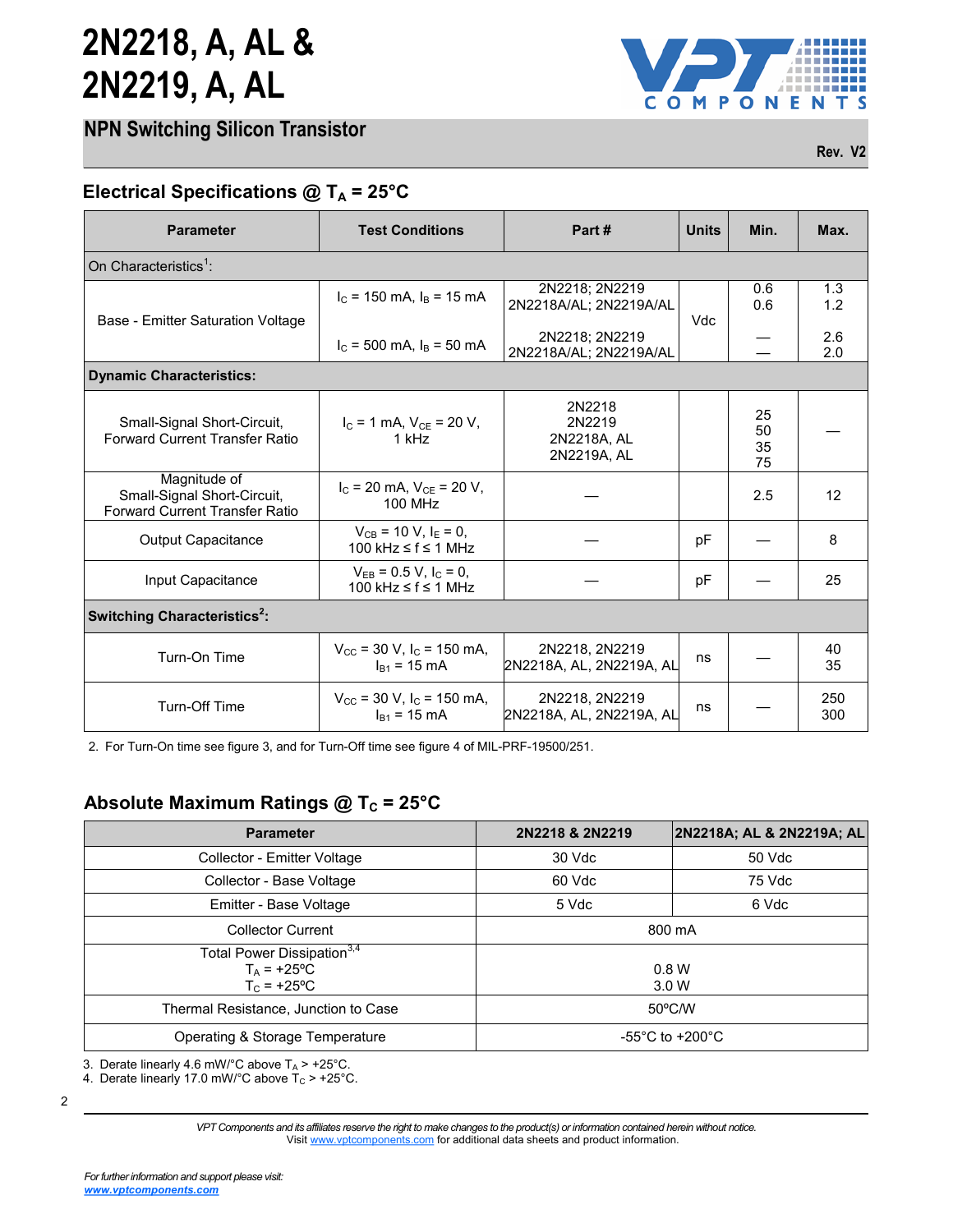**NPN Switching Silicon Transistor**



**Rev. V2**



|            | <b>Dimensions</b> |            |                    |         |             |  |
|------------|-------------------|------------|--------------------|---------|-------------|--|
| <b>LTR</b> | Inches            |            | <b>Millimeters</b> |         | <b>Note</b> |  |
|            | Min.              | Max.       | Min.               | Max.    |             |  |
| <b>CD</b>  | 0.305             | 0.335      | 7.75               | 8.51    |             |  |
| <b>CH</b>  | 0.240             | 0.260      | 6.10               | 6.60    |             |  |
| HD         | 0.335             | 0.370      | 8.51               | 9.40    |             |  |
| LC         |                   | $0.200$ TP |                    | 5.08 TP |             |  |
| LD         | 0.016             | 0.019      | 0.41               | 0.48    | 8, 9        |  |
| LL         | See note 14       |            |                    |         |             |  |
| LU         | 0.016             | 0.019      | 0.41               | 0.48    | 8, 9        |  |
| L1         |                   | 0.050      |                    | 1.27    | 8, 9        |  |
| L2         | 0.250             |            | 6.35               |         | 8, 9        |  |
| P          | 0.100             |            | 2.54               |         | 7           |  |
| Q          |                   | 0.030      |                    | 0.76    | 5           |  |
| <b>TL</b>  | 0.029             | 0.045      | 0.74               | 1.14    | 3, 4        |  |
| TW         | 0.028             | 0.034      | 0.71               | 0.86    | 3           |  |
| r          |                   | 0.010      |                    | 0.25    | 10          |  |
| α          | $45^{\circ}$ TP   |            | $45^{\circ}$ TP    |         | 7           |  |

- 1. Dimensions are in inches.
- 2. Millimeters are given for general information only.
- 3. Beyond r (radius) maximum, TW shall be held for a minimum length of .011 (0.28 mm).
- 4. Dimension TL measured from maximum HD.
- 5. Body contour optional within zone defined by HD, CD, and Q.
- 6. CD shall not vary more than 0.010 inch (0.25 mm) in zone P. This zone is controlled for automatic handling.
- 7. Leads at gauge plane 0.054 +0.001 –0.000 inch (1.37 +0.03 -0.00 mm) below seating plane shall be within 0.007 inch (0.18 mm) radius of true position (TP) at maximum material condition (MMC) relative to tab at MMC. The device may be measured by direct methods or by gauging procedure.
- 8. Dimension LU applies between L, and L,. Dimension LD applies between L, and LL minimum. Diameter is uncontrolled in and beyond LL minimum.
- 9. All three leads.
- 10. The collector shall be internally connected to the case.
- 11. Dimension r (radius) applies to both inside corners of tab.
- 12. In accordance with ASME Y14.5M, diameters are equivalent to Фx symbology.
- 13. Lead 1 = emitter, lead 2 = base, lead 3 = collector.
- 14. For non-S-suffix devices (T0-5), dimension LL = 1.5 inches (38.10 mm) min. and 1.75 inches (44.45 mm) max. For S-suffix types (T0-39), dimension LL =  $0.5$  inch (12.70 mm) min. and 750 inch (19.05 mm) max.

<sup>3</sup>

*VPT Components and its affiliates reserve the right to make changes to the product(s) or information contained herein without notice.*  Visit [www.vptcomponents.com](http://www.vptcomponents.com) for additional data sheets and product information.